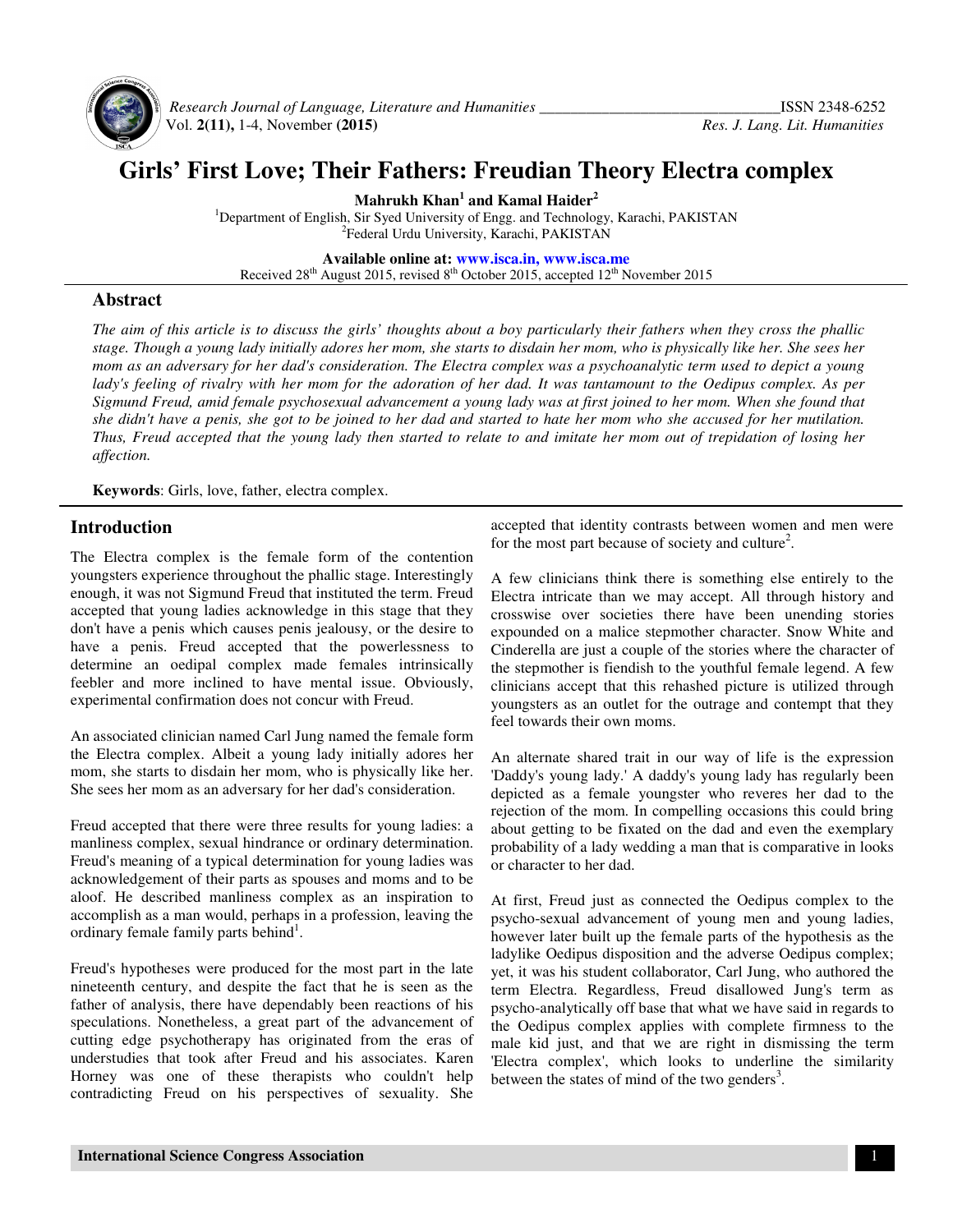Though young men create mutilation nervousness, young ladies create penis begrudge that was established in anatomic certainty: without a penis, she can't sexually have mom, as the childish id requests. Thus, the young lady diverted her craving for sexual union upon dad; along these lines, she advanced toward hetero womanliness that finished in bearing a child who replaced the inattentive penis. Besides, after the phallic stage, the young lady's psycho-sexual improvement incorporated exchanging her essential erogenous zone from the childish clitoris to the adultvagina. Freud in this way thought to be a young lady's oedipal clash to be more candidly extreme than that of a kid, coming about, conceivably, in a meek lady of frail personality<sup>4</sup>.

The Electra complex was a psychoanalytic term used to depict a young lady's feeling of rivalry with her mom for the adoration of her dad. It was tantamount to the Oedipus complex.

As per Sigmund Freud, amid female psychosexual advancement a young lady was at first joined to her mom. When she found that she didn't have a penis, she got to be joined to her dad and started to hate her mom who she accused for her mutilation. Thus, Freud accepted that the young lady then started to relate to and imitate her mom out of trepidation of losing her affection<sup>5</sup>.

In Greek mythology**,** as told thru numerous amazing Greek writers, Electra was a princess of Argos. Argos was a cosmopolitan region controlled thru Electra's dad, King Agamemnon, and her mom, Queen Clytemnestra. There was much conflict inside the family - Electra's sis, Iphigenia, was yielded before the Trojan War through commanded of the Gods, and Electra must send her twin sibling, Orestes, away to save him from her wrathful mom<sup>6</sup>.

At the point when King Agamemnon came back from the Trojan War, he found that his wife had taken his cousin, Aegisthus, as her sweetheart. Clytemnestra and her beau schemed and murdered King Agamemnon. Electra was crushed and appealed to God for her bro's came back to vindicate her dad and case the throne. Orestes came back to Argos when he became an adult. With the support of Electra, Orestes murdered both his mom and her boyfriend and recovered the sovereignty of Argos.

There are numerous similitudes between the stories of Oedipus and Electra. Every included both sexual clash and homicide. In spite of the fact that Freud's thoughts appear to be extremely amazing to today's psychotherapists, sexual clash and homicide are frequently at the heart of our more contemporary stories too. Almost every present day film and TV show has those subjects at its heart<sup>7</sup>.

The Electra complex was an idea from Neo-Freudian psychology that included the psychosexual improvement of females, with exceptional consideration regarding their

advancement as young ladies. As indicated by Neo-Freudian ideas, young ladies start to add to a familiarity with their sex with reference to different young ladies and young men, particularly their guardians. Amid a certain phase of psychosexual improvement, young ladies may distinguish first with their moms, however then perceive their dads as distinctive as far as sex. Eventually, the young lady gets to be pulled in and attracted to her dad, while getting to be desirous and furious toward her mom who she sees as rivalry; if this is uncertain then it can prompt improvement of an Electra complex<sup>8</sup>.

The essential thought behind the Electra complex stems from Freud's hypotheses about the psychosexual advancement of individuals, particularly amid earliest stages and youth. In Neo-Freudian psychology, the third phase of psycho-sexual improvement is the "phallic stage" and includes the disclosure of sensual contrasts in the middle of young men and young ladies. This normally happens somewhere around three and six years old, as per this specific perspective of brain research.

The mode, in which this kind of complex can create, is through an unfortunate or uncertain phallic phase of psychosexual advancement. As per this hypothesis, sound advancement happens as a young lady perceives the contrast in the middle of herself and different young boys or men, and at first relates to her mom. What happens, in any case, is that she adds to a fascination in her dad, as a figure of strength and power in her life, and starts to see her mom as rivalry for his warmth<sup>9</sup>. This prompts outrage and envy between a young lady and her mom, which is at last determined as the young lady comes to discover her own particular character and at the end of the day adjusts herself to her mom.

On the off chance that this determination does not happen, then again, because of an injurious family or different circumstances that keep a last distinguishing proof between the young lady and her mom, then an Electra complex can create. Since the young lady never goes past the focused commute against her mom for her dad, she regularly keeps on looking for father figures in future connections. This is regularly seen in ladies who search for men all that much like their dad, either physically or regarding their relationship and the sorts of men they favor. An Electra complex can likewise bring about ladies being very oppressive, as they look to at long last attain to the securing of their dad that they never had in adolescence, or more accommodating since they are searching for acknowledgement from the father figure.

In both genders, defense mechanisms give short lived resolutions of the contentions between the drives of the Id and the drives of the sense ego. The primary defense mechanism is restraint, the hindering of memories, enthusiastic motivations, and thoughts from the cognizant personality; yet it doesn't resolve the Id-Ego clash. The second defense mechanism is ID, through which the youngster consolidates, to his/her ego, the personality qualities of the similar sex parent; in so adjusting,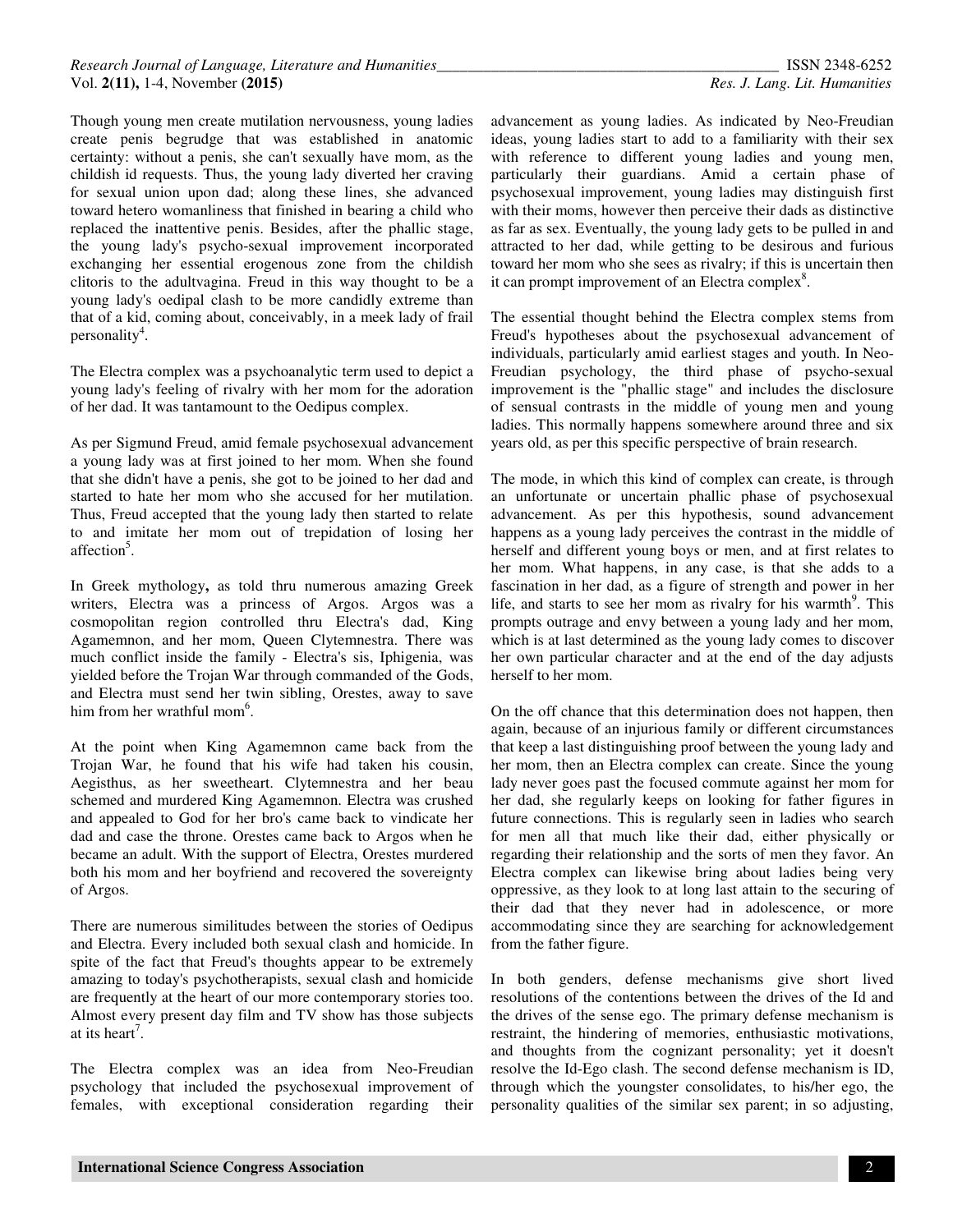the young lady encourages relating to mom, on the grounds that she comprehends that, in being ladies, neither of them has a penis, consequently are not rivals<sup>10</sup>. If sensual rivalry for the opposing gender parent is uncertain, a phallic-stage obsession may emerge, driving a young lady to turn into a lady who persistently endeavors to rule men (viz. penis envy), either as a curiously enchanting lady (high respect toward oneself) or as a bizarrely easygoing lady (low respect toward oneself). In a kid, a phallic stage obsession may lead him to turn into a vain, overaggressive male. Consequently, the suitable parental taking care of and determination of the Electra complex are most imperative in building up the juvenile superego image, on the grounds that, by relating to a parent, the young lady disguises ethical quality; along these lines, she decides to follow societal guidelines, as opposed to being reflexively urged to agree, because of a paranoid fear of discipline.

# **Electra in literature**

Fiction manages individuals the chance to relate to the heroes of phenomenal stories portraying what may be in the event that they could follow up on their wishes. Frequently, in support to advancing social similarity, the film, stage play, story or myth shows a story intended to panic individuals from following up on and seeking after their wishes<sup>11</sup>. Sometime during puerile socialization, fairy tales satisfy said capacity; young men and young ladies relate to the actor and actress in the process of their experiences. Frequently, the travails of actor and actress are brought about by a (malevolence) stepmother who is desirous of him, her, or both, and will discourage their satisfying of wishes. Young ladies, particularly in the three-to-six year age extent, can particularly relate to an actress for whom the affection for an ideal man will satisfy her penis envy. Also, stories, for example, Cinderella have two maternal figures, the stepmother (society) and the pixie godmother; stepmother speaks to the young lady's sentiments toward mom; the pixie adoptive parent instructs the young lady that her (step) mom adores her, subsequently, to have mom's adoration; the young lady must imitate the great Cinderella, not the fiendish stepsisters $^{12}$ .

# **Electra in verse**

The American artist Sylvia Plath recognized that the ballad Daddy (1962) was about a lady, distressed with an uncertain Electra complex, who conflated her dead father and abandoned spouse in managing having been candidly relinquished. Her biographers noticed a psychological incongruity about the life of the writer Plath: she knew her dad for just eight years, prior to him passed on; she knew her spouse for a long time, before she killed herself. Her spouse was her substitute father, psychosexually clear when she addresses him (the spouse) as the "vampire father" frequenting her since his passing. In conflating father and spouse as one man, Sylvia Plath shows their enthusiastic fairness in her life; the uncertain Electra complex.

Greek mythology believes that, there are two figures called Electra. The prior Electra was one of seven girls of the Titan Atlas and Pleione. The seven sisters together were recognized as the Pleiades and inevitably turned into a group of stars, or gathering of stars, by the similar name. As indicated by the story, Electra was the mom of Dardanes, the creator of the city of  $Troy<sup>13</sup>$ . At the point when the Greeks decimated Troy amid the Trojan War, she cleared out her place in the group of stars to abstain from seeing the city's annihilation.

The next Electra shows up in plays by the Greek essayists Sophocles, Euriprides, and Aeschylus. In their works, Electra was the little girl of Agamemnon, the pioneer of the Greeks in the Trojan War, and his spouse, Clytemnestra. While Agamemnon was away at war, Clytemnestra took a mate named Aegisthus, and they conspired to homicide Agamemnon when he came back. They additionally needed to slaughter Orestes, Agamemnon's young child, yet his sister Electra safeguarded him and sent him away to live in security $14$ .

As an adult, Orestes came back home with his cousin Pylades to vindicate his dad's homicide. In spite of the fact that Orestes masked himself to enter the royal residence, Electra remembered him. She facilitated her bro and Pylades homicide Clytemnestra and Aegisthus. It was said that Electra later wedded Pylades.

Titan one of a group of monsters who governed the earth until ousted by the Greek lords of Olympus.

Electra facilitated her bro Orestes plot the homicide of Clytemnestra and Aegisthus to retaliate for the demise of their dad.

Stories regarding Electra as well show up in the drama "Mourning Becomes Electra", composed by Eugene O'Neill in 1931, and the 1909 musical drama Elektra by Richard Strauss. In psychology, an Electra complex alludes to a lady whose uncertain affection for her dad hurts her relations with other male $^{15}$ .

#### **Conclusion**

The Electra complex is an equivocal psychiatric idea which endeavors to clarify the development of the human woman. It's said to be the feminine partner to the Oedipus complex in men. Its name originates from the Greek myth of Electra who looked to retaliate for the homicide of her dad Agamemnon.

Moreover, if there is a corruption in the advancement of women or if their hostility is by one means or another smothered, hatred can thusly be uprooted toward the overwhelming male (the father) or patriarchal societies when all is said in done. This, as per a few, clarifies the phenomena of lesbianism and through extension woman's rights.